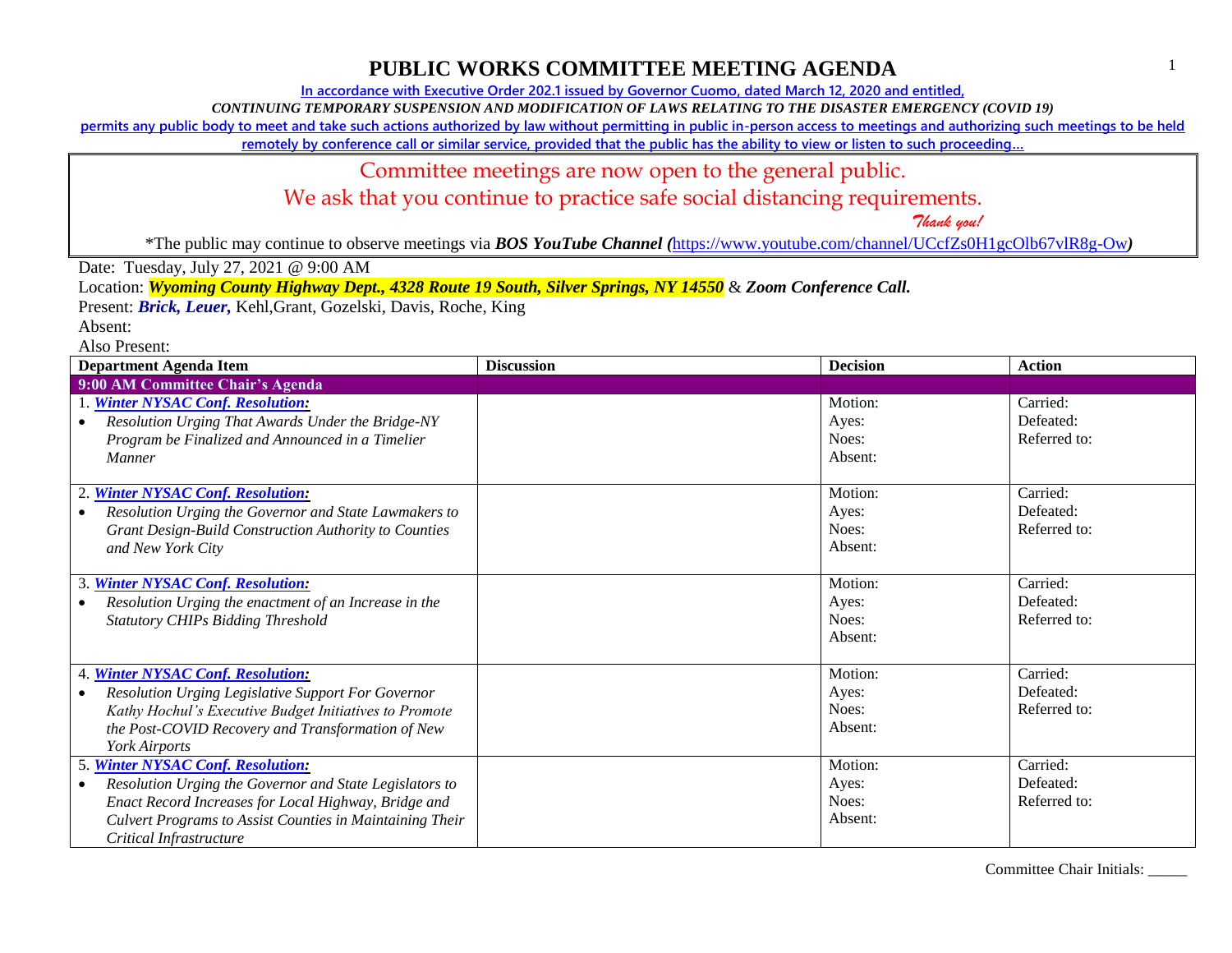**In accordance with Executive Order 202.1 issued by Governor Cuomo, dated March 12, 2020 and entitled,**

*CONTINUING TEMPORARY SUSPENSION AND MODIFICATION OF LAWS RELATING TO THE DISASTER EMERGENCY (COVID 19)*

**permits any public body to meet and take such actions authorized by law without permitting in public in-person access to meetings and authorizing such meetings to be held** 

**remotely by conference call or similar service, provided that the public has the ability to view or listen to such proceeding…**

#### Committee meetings are now open to the general public.

We ask that you continue to practice safe social distancing requirements.

 *Thank you!*

\*The public may continue to observe meetings via *BOS YouTube Channel (*<https://www.youtube.com/channel/UCcfZs0H1gcOlb67vlR8g-Ow>*)*

Date: Tuesday, July 27, 2021 @ 9:00 AM

Location: *Wyoming County Highway Dept., 4328 Route 19 South, Silver Springs, NY 14550* & *Zoom Conference Call.*

Present: *Brick, Leuer,* Kehl,Grant, Gozelski, Davis, Roche, King

Absent:

Also Present:

| <b>Department Agenda Item</b>                                      | <b>Discussion</b> | <b>Decision</b> | <b>Action</b> |
|--------------------------------------------------------------------|-------------------|-----------------|---------------|
| 9:15 AM Highway & Bridges w/D. Blue & K. Chmura                    |                   |                 |               |
| 1. Presentation by Connor Kimball from Enterprise regarding        |                   | Motion:         | Carried:      |
| Vehicle Lease Program.                                             |                   | Ayes:           | Defeated:     |
|                                                                    |                   | Noes:           | Referred to:  |
|                                                                    |                   | Absent:         |               |
| 2. Position Fill:                                                  |                   | Motion:         | Carried:      |
| Highway                                                            |                   | Ayes:           | Defeated:     |
| Fill One (1) position of <b>Heavy Equipment Operator</b> (1.0 FTE) |                   | Noes:           | Referred to:  |
| (position code 044.163) on CSEA agreement at an hourly rate        |                   | Absent:         |               |
| of \$19.89 - \$22.50 to replace John Nelson, who resigned.         |                   |                 |               |
| Position Available: April 6, 2022.                                 |                   |                 |               |
| <b>3. Position Fill:</b>                                           |                   | Motion:         | Carried:      |
| Highway                                                            |                   | Ayes:           | Defeated:     |
| Fill One (1) position of <b>Bridge Construction Mechanic</b> (1.0) |                   | Noes:           | Referred to:  |
| FTE) (position code 036.126) on CSEA agreement at an               |                   | Absent:         |               |
| hourly rate of \$19.89 - \$22.50 to replace Benjamin Parton,       |                   |                 |               |
| who transferred to Working Supervisor on February 21, 2022.        |                   |                 |               |
| Position Available: April 6, 2022.                                 |                   |                 |               |
| 4. March Work Update                                               | Attached          | Motion:         | Carried:      |
|                                                                    |                   | Ayes:           | Defeated:     |
|                                                                    |                   | Noes:           | Referred to:  |
|                                                                    |                   | Absent:         |               |
| 5. Katie's Update on TIP:                                          | Attached          | Motion:         | Carried:      |
| $1st$ quarter                                                      |                   | Ayes:           | Defeated:     |
|                                                                    |                   | Noes:           | Referred to:  |
|                                                                    |                   | Absent:         |               |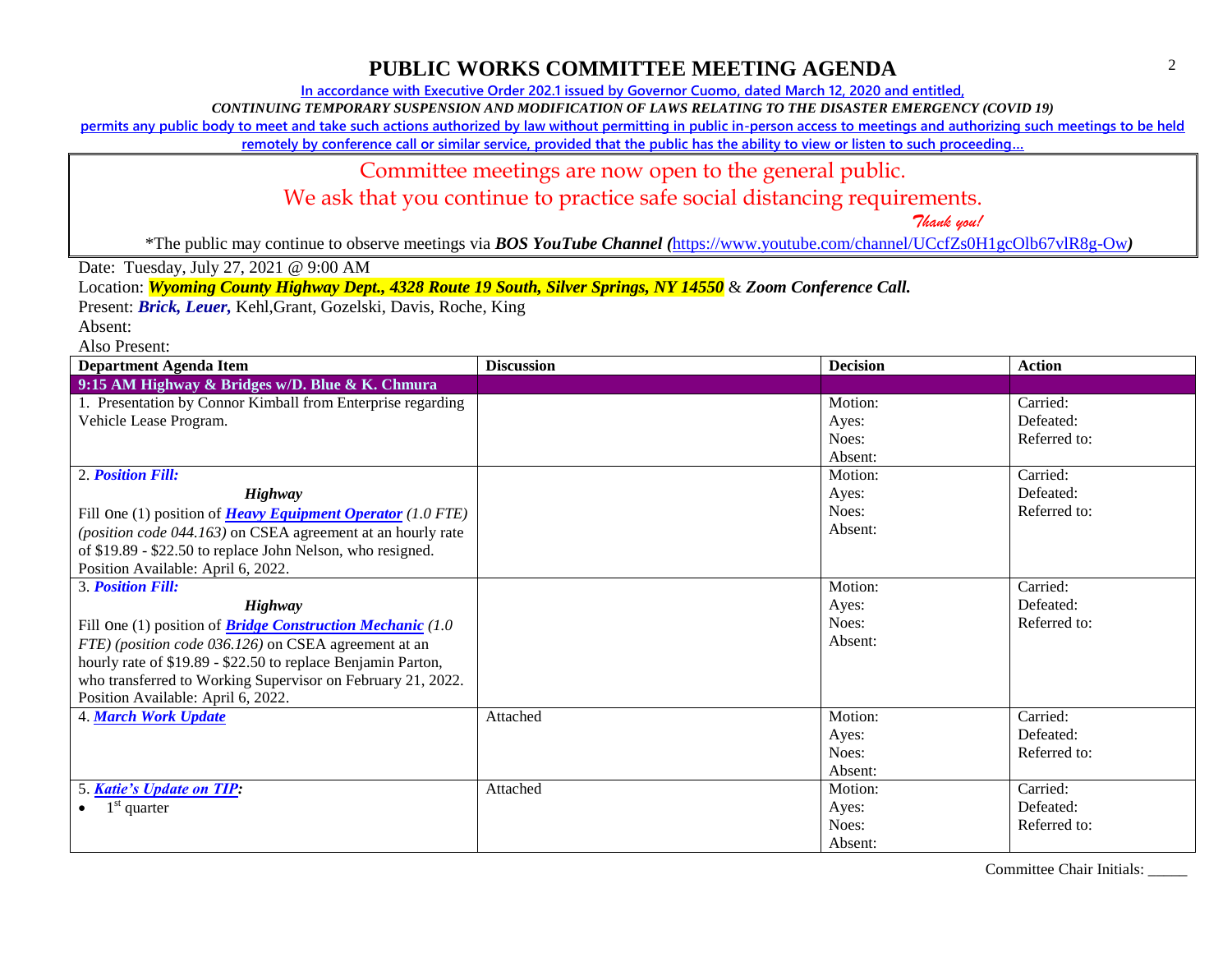**In accordance with Executive Order 202.1 issued by Governor Cuomo, dated March 12, 2020 and entitled,**

*CONTINUING TEMPORARY SUSPENSION AND MODIFICATION OF LAWS RELATING TO THE DISASTER EMERGENCY (COVID 19)*

**permits any public body to meet and take such actions authorized by law without permitting in public in-person access to meetings and authorizing such meetings to be held** 

**remotely by conference call or similar service, provided that the public has the ability to view or listen to such proceeding…**

#### Committee meetings are now open to the general public.

We ask that you continue to practice safe social distancing requirements.

 *Thank you!*

\*The public may continue to observe meetings via *BOS YouTube Channel (*<https://www.youtube.com/channel/UCcfZs0H1gcOlb67vlR8g-Ow>*)*

Date: Tuesday, July 27, 2021 @ 9:00 AM

Location: *Wyoming County Highway Dept., 4328 Route 19 South, Silver Springs, NY 14550* & *Zoom Conference Call.*

Present: *Brick, Leuer,* Kehl,Grant, Gozelski, Davis, Roche, King

Absent:

Also Present:

| <b>Department Agenda Item</b>                                 | <b>Discussion</b> | <b>Decision</b> | <b>Action</b> |
|---------------------------------------------------------------|-------------------|-----------------|---------------|
| 6. Disposition of Fixed Assets:                               |                   | Motion:         | Carried:      |
| Declare surplus and dispose the following in the most         |                   | Ayes:           | Defeated:     |
| advantageous way to the county:                               |                   | Noes:           | Referred to:  |
| CO#43 – 2006 Bobcat skid steer loader vin# 530711743          |                   | Absent:         |               |
| original purchase price \$28,693                              |                   |                 |               |
| <b>Bid Award - Highway Annual Bids</b>                        | <b>Attached</b>   | Motion:         | Carried:      |
| No ties                                                       |                   | Ayes:           | Defeated:     |
|                                                               |                   | Noes:           | Referred to:  |
|                                                               |                   | Absent:         |               |
| 8. Overnight Travel Authorization:                            |                   | Motion:         | Carried:      |
| Peter Myers to attend 2022 Highway School at Ithaca College,  |                   | Ayes:           | Defeated:     |
| Ithica, NY, June 5-8, 2022. A county vehicle will be used.    |                   | Noes:           | Referred to:  |
| Lodging \$285.00; Registration \$110.00; Meals \$105.00 for a |                   | Absent:         |               |
| total of \$500.00.                                            |                   |                 |               |
| 9. Permission for Marquart Repair & Equipment Sales to use    |                   | Motion:         | Carried:      |
| Highway Department for CDL Inspections in April.              |                   | Ayes:           | Defeated:     |
|                                                               |                   | Noes:           | Referred to:  |
|                                                               |                   | Absent:         |               |
| 10. Professional Service Contract (5,001 or greater):         |                   | Motion:         | Carried:      |
| Authorize Chairman to sign contract with LaBella Associates,  |                   | Ayes:           | Defeated:     |
| 300 State St., Suite 201, Rochester, NY 14614 for PE#09       |                   | Noes:           | Referred to:  |
| Silver Lake Road over Silver Lake outlet Culvert              |                   | Absent:         |               |
| Replacement, Town of Perry, PIN 4BNY46; State contract #      |                   |                 |               |
| D040609 for P.E./Design and ROW Incidental costs in an        |                   |                 |               |
| amount not to exceed \$143,000; effective April 18, 2022      |                   |                 |               |
| through the completion of the project.                        |                   |                 |               |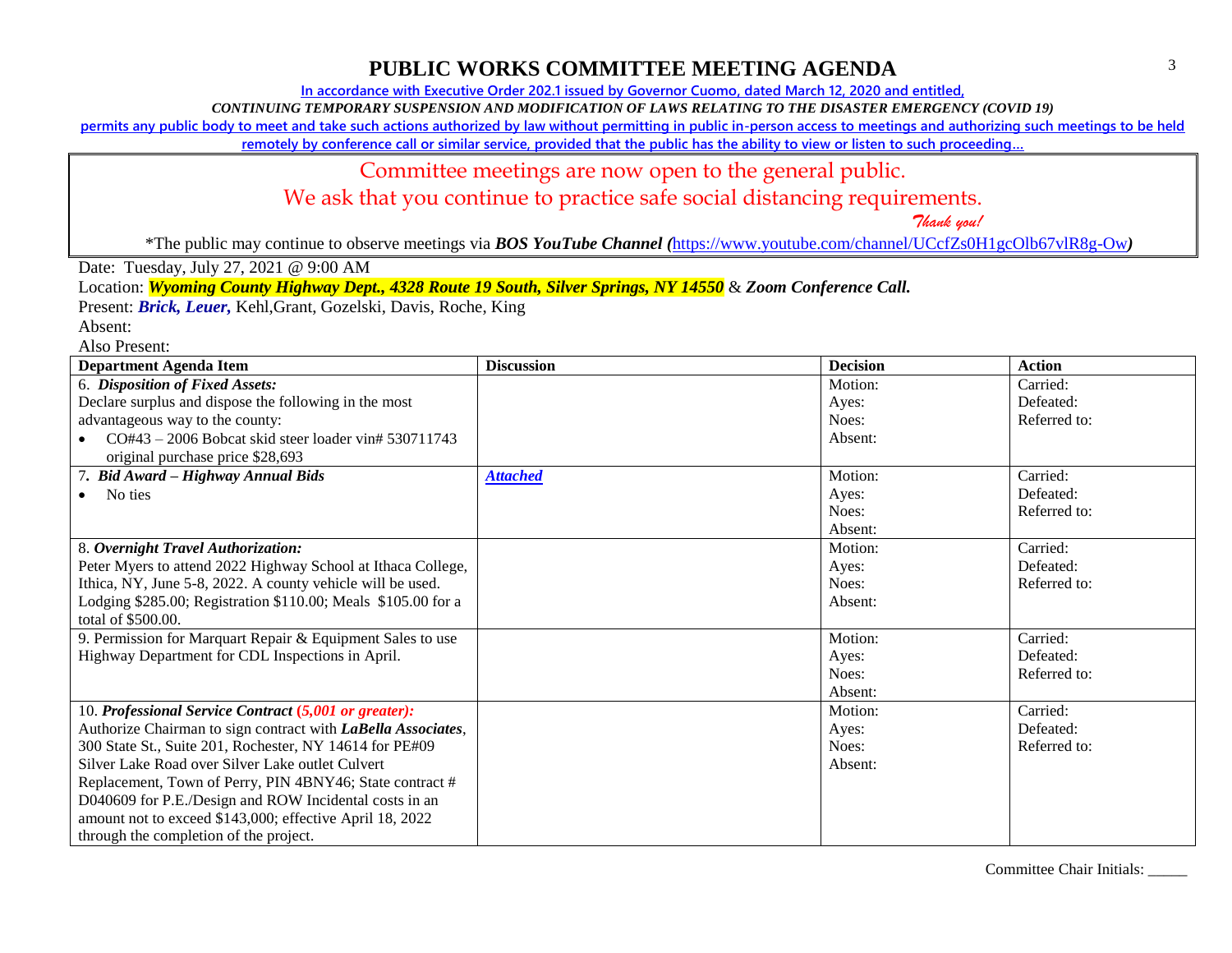**In accordance with Executive Order 202.1 issued by Governor Cuomo, dated March 12, 2020 and entitled,**

*CONTINUING TEMPORARY SUSPENSION AND MODIFICATION OF LAWS RELATING TO THE DISASTER EMERGENCY (COVID 19)*

**permits any public body to meet and take such actions authorized by law without permitting in public in-person access to meetings and authorizing such meetings to be held** 

**remotely by conference call or similar service, provided that the public has the ability to view or listen to such proceeding…**

## Committee meetings are now open to the general public.

We ask that you continue to practice safe social distancing requirements.

 *Thank you!*

\*The public may continue to observe meetings via *BOS YouTube Channel (*<https://www.youtube.com/channel/UCcfZs0H1gcOlb67vlR8g-Ow>*)*

Date: Tuesday, July 27, 2021 @ 9:00 AM

Location: *Wyoming County Highway Dept., 4328 Route 19 South, Silver Springs, NY 14550* & *Zoom Conference Call.*

Present: *Brick, Leuer,* Kehl,Grant, Gozelski, Davis, Roche, King

Absent:

Also Present:

| <b>Department Agenda Item</b>                                                                                         | <b>Discussion</b> | <b>Decision</b> | <b>Action</b> |
|-----------------------------------------------------------------------------------------------------------------------|-------------------|-----------------|---------------|
| 11. Professional Service Contract (5,001 or greater):                                                                 |                   | Motion:         | Carried:      |
| Authorize Chairman to sign Supp. #5 with LaBella                                                                      |                   | Ayes:           | Defeated:     |
| Associates, 300 State St., Suite 201, Rochester, NY 14614 for                                                         |                   | Noes:           | Referred to:  |
| BE#06 Schoellkopf Road Bridge Rehabilitation, Town of                                                                 |                   | Absent:         |               |
| Bennington, BIN 3319610; PIN 4WY0.03 for Construction,                                                                |                   |                 |               |
| $C/I$ , & $C/S$ additional costs in an amount not to exceed                                                           |                   |                 |               |
| \$103,800; effective January 01, 2021 through the completion                                                          |                   |                 |               |
| of the project.                                                                                                       |                   |                 |               |
|                                                                                                                       |                   |                 |               |
| 12. Professional Service Contract (5,001 or greater):                                                                 |                   | Motion:         | Carried:      |
| Authorize Chairman to sign Bridge New York contract with                                                              |                   | Ayes:           | Defeated:     |
| NYS DOT, 50 Wolf Road, Albany, NY 12232 for PE#09                                                                     |                   | Noes:           | Referred to:  |
| Silver Lake Road (CR22) over Silver Lake outlet Culvert                                                               |                   | Absent:         |               |
| Replacement, Town of Perry, PIN 4BNY46; State contract #                                                              |                   |                 |               |
| D040609 for Design, ROW and Construction costs in an                                                                  |                   |                 |               |
| amount not to exceed \$1,000,000.00; effective February 25,                                                           |                   |                 |               |
| 2022 through the completion of the project                                                                            |                   |                 |               |
|                                                                                                                       |                   |                 |               |
| 13. $FYI \sim Contract$ (\$3,000 and under)                                                                           |                   | Motion:         | Carried:      |
| Lane Enterprises, 16 May Street, Bath, NY 14810 for on-site supervision of the Krotz Road over Crow Creek             |                   | Ayes:           | Defeated:     |
| Culvert Replacement - (BNW) Project in an amount not to exceed \$3,000.00; effective March 31, 2022 through           |                   | Noes:           | Referred to:  |
| the completion of the project.                                                                                        |                   | Absent:         |               |
| Hoffman Land Surveying & Geomatics, 540 Packetts Landing, Fairport, NY 14450 for the provision of layout<br>$\bullet$ |                   |                 |               |
| survey services for the Krotz Road over Crow Creek Culvert Replacement - (BNW) Project in the amount not to           |                   |                 |               |
| exceed \$2000.00; effective March 31, 2022 through completion of the project.                                         |                   |                 |               |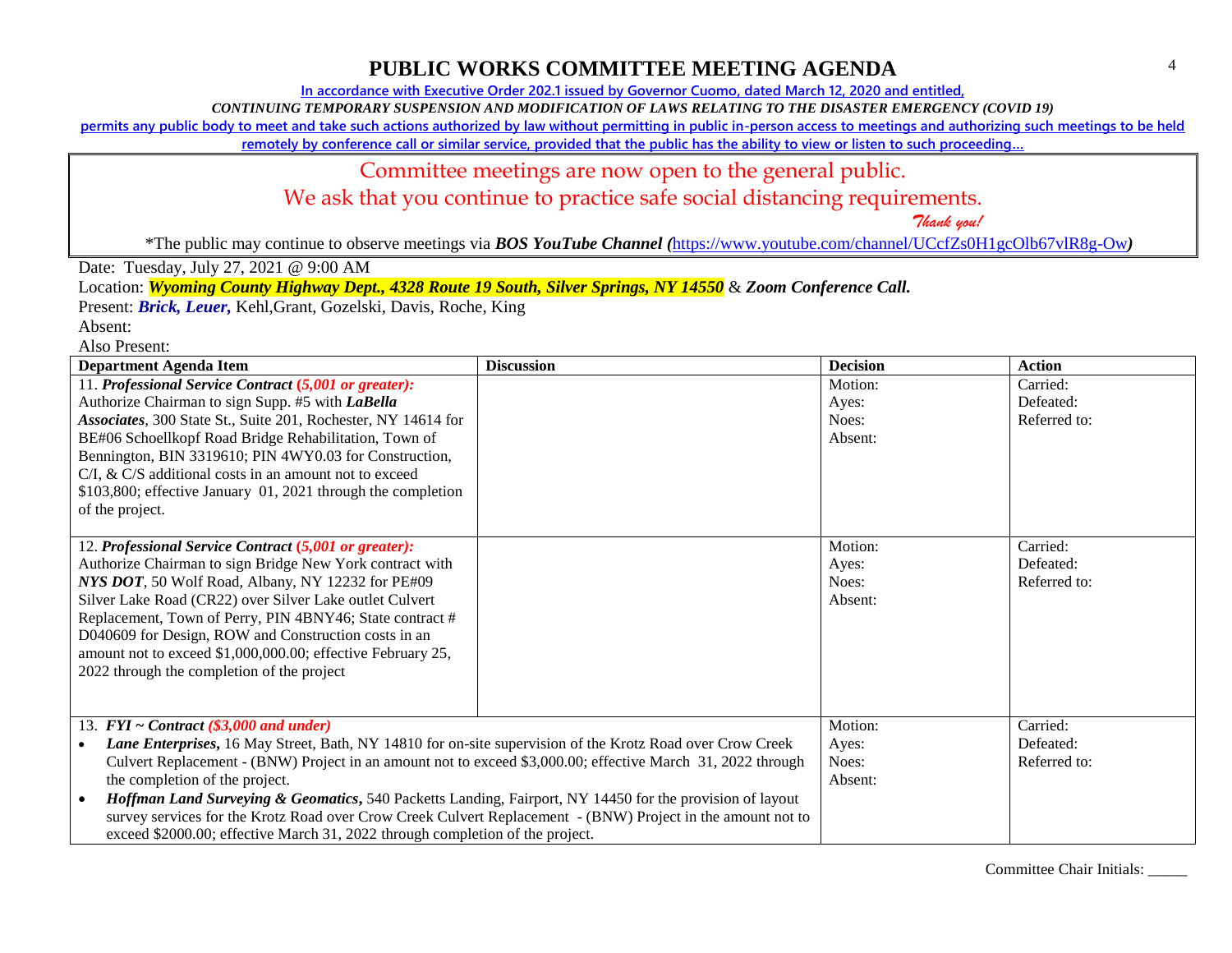**In accordance with Executive Order 202.1 issued by Governor Cuomo, dated March 12, 2020 and entitled,**

*CONTINUING TEMPORARY SUSPENSION AND MODIFICATION OF LAWS RELATING TO THE DISASTER EMERGENCY (COVID 19)*

**permits any public body to meet and take such actions authorized by law without permitting in public in-person access to meetings and authorizing such meetings to be held** 

**remotely by conference call or similar service, provided that the public has the ability to view or listen to such proceeding…**

#### Committee meetings are now open to the general public.

### We ask that you continue to practice safe social distancing requirements.

 *Thank you!*

\*The public may continue to observe meetings via *BOS YouTube Channel (*<https://www.youtube.com/channel/UCcfZs0H1gcOlb67vlR8g-Ow>*)*

Date: Tuesday, July 27, 2021 @ 9:00 AM

Location: *Wyoming County Highway Dept., 4328 Route 19 South, Silver Springs, NY 14550* & *Zoom Conference Call.*

Present: *Brick, Leuer,* Kehl,Grant, Gozelski, Davis, Roche, King

Absent:

Also Present:

| <b>Department Agenda Item</b>                                                                                                                                                                                                                                                                                                                                                                                                                                                                       | <b>Discussion</b> | <b>Decision</b>                      | <b>Action</b>                         |
|-----------------------------------------------------------------------------------------------------------------------------------------------------------------------------------------------------------------------------------------------------------------------------------------------------------------------------------------------------------------------------------------------------------------------------------------------------------------------------------------------------|-------------------|--------------------------------------|---------------------------------------|
| 9:45 AM Buildings & Grounds w/ M. Adamczak & K. Wiedemann                                                                                                                                                                                                                                                                                                                                                                                                                                           |                   |                                      |                                       |
| 1. Amend Resolution No. 21-496:<br>Authorize Chairman to sign an Amended Contract with<br>NOMAD Enterprises, Inc., 7963 Old State Road, Pavilion,<br>NY 14525 ., to reflect the following revisions: increase the<br>amount of the contract to \$15,440.00 per year with a total<br>contract amount not to exceed \$46,320.00 all else remains the<br>same.                                                                                                                                         |                   | Motion:<br>Ayes:<br>Noes:<br>Absent: | Carried:<br>Defeated:<br>Referred to: |
| 2. Bid Award:<br>Authorize Chairman to award bid and sign a contract,<br>pursuant to General Municipal Law §103 with Denooyer<br><b>Chevrolet Inc, 127 Wolf Rd. Albany NY 12205 for one (1)</b><br>new, full size, 1/2 ton, rear wheel drive (RWD), express van<br>(preferred color: white) in an amount not to exceed<br>\$33,440.00; effective June 11, 2013.                                                                                                                                     |                   | Motion:<br>Ayes:<br>Noes:<br>Absent: | Carried:<br>Defeated:<br>Referred to: |
| 3. Professional Service Contract \$5,001 or greater:<br>Authorize Chairman to sign a contract, pursuant to General<br>Municipal Law §104(b), with <i>TruGreen Commercial L.P</i> ,<br>Branch 5030, 40 Ridgeland Rd, Rochester, NY 14623, for<br>Weed spraying and management at various County owned<br>properties in an amount not to exceed \$5,050.00 per year with<br>a three year total amount not to exceed \$15,150.00; effective<br>April 1 <sup>st</sup> , 2022 through December 31, 2024. |                   | Motion:<br>Ayes:<br>Noes:<br>Absent: | Carried:<br>Defeated:<br>Referred to: |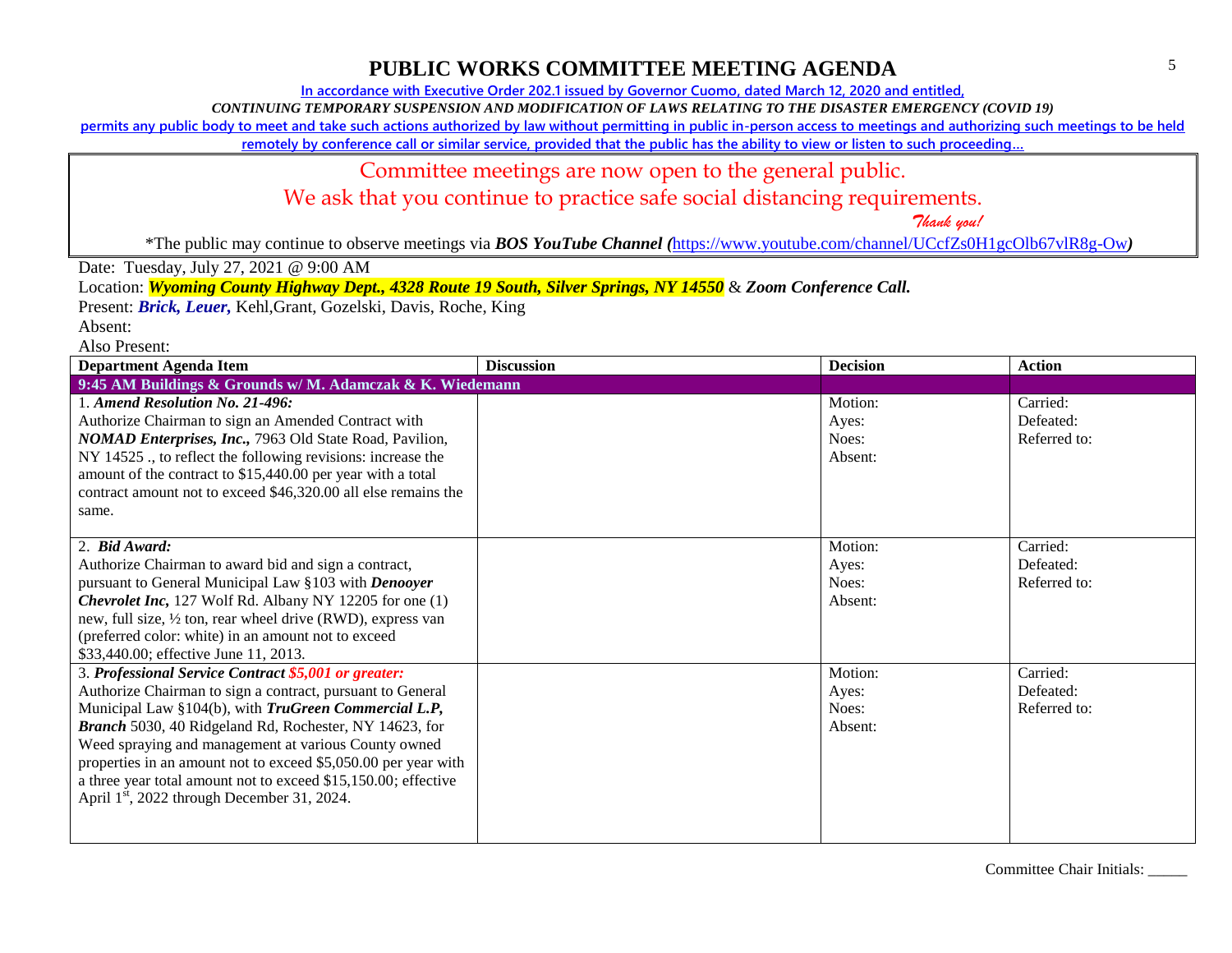**In accordance with Executive Order 202.1 issued by Governor Cuomo, dated March 12, 2020 and entitled,**

*CONTINUING TEMPORARY SUSPENSION AND MODIFICATION OF LAWS RELATING TO THE DISASTER EMERGENCY (COVID 19)*

**permits any public body to meet and take such actions authorized by law without permitting in public in-person access to meetings and authorizing such meetings to be held** 

**remotely by conference call or similar service, provided that the public has the ability to view or listen to such proceeding…**

#### Committee meetings are now open to the general public.

We ask that you continue to practice safe social distancing requirements.

 *Thank you!*

\*The public may continue to observe meetings via *BOS YouTube Channel (*<https://www.youtube.com/channel/UCcfZs0H1gcOlb67vlR8g-Ow>*)*

Date: Tuesday, July 27, 2021 @ 9:00 AM

Location: *Wyoming County Highway Dept., 4328 Route 19 South, Silver Springs, NY 14550* & *Zoom Conference Call.*

Present: *Brick, Leuer,* Kehl,Grant, Gozelski, Davis, Roche, King

Absent:

Also Present:

| <b>Department Agenda Item</b>                                                                                  | <b>Discussion</b> | <b>Decision</b> | <b>Action</b> |
|----------------------------------------------------------------------------------------------------------------|-------------------|-----------------|---------------|
| 4. Professional Service Contract \$5,001 or greater:                                                           |                   | Motion:         | Carried:      |
| Authorize Chairman to sign a contract, pursuant to General                                                     |                   | Ayes:           | Defeated:     |
| Municipal Law §104(b), with Seneca Gorham Security                                                             |                   | Noes:           | Referred to:  |
| Systems, Inc, 22 Main St, Bloomfield, NY 14469 for the                                                         |                   | Absent:         |               |
| installation of a new panel at the NYS DMV along with panic                                                    |                   |                 |               |
| buttons and programing of software to central station; in an                                                   |                   |                 |               |
| amount not to exceed \$6,480.00 effective April 1 <sup>st</sup> , 2022                                         |                   |                 |               |
| through December 31, 2022.                                                                                     |                   |                 |               |
| 5. Professional Service Contract \$5,001 or greater:                                                           |                   | Motion:         | Carried:      |
| Authorize Chairman to sign a contract, pursuant to General                                                     |                   | Ayes:           | Defeated:     |
| Municipal Law §104(b), with MJ Mechanical Services, Inc.                                                       |                   | Noes:           | Referred to:  |
| 95 Pirson Parkway, Tonawanda, NY 14150, for repairs to                                                         |                   | Absent:         |               |
| HVAC and related equipment at various County owned                                                             |                   |                 |               |
| properties in an amount not to exceed \$10,000.0; effective                                                    |                   |                 |               |
| February 1 <sup>st</sup> , 2022 through December 31, 2022.                                                     |                   |                 |               |
| 6. FYI ~ Contract $(\$3,000$ and under):                                                                       |                   | Motion:         | Carried:      |
| Healthy Home Insulation Systems A Division of Perry Lumber and Hardware, Inc., 2 Washington Street,            |                   | Ayes:           | Defeated:     |
| Perry, NY 14530 for the application of spray foam at the rotunda entry way not to exceed \$1,350.00; effective |                   | Noes:           | Referred to:  |
| March 10 <sup>th</sup> , 2022 through completion.                                                              |                   | Absent:         |               |
| 7. Standardization of Equipment                                                                                |                   | Motion:         | Carried:      |
| Of all HVAC monitoring, controls, programs and                                                                 |                   | Ayes:           | Defeated:     |
| equipment throughout Wyoming County buildings using                                                            |                   | Noes:           | Referred to:  |
| Schneider Electric EcoStruxure Direct digital Control                                                          |                   | Absent:         |               |
| (DDC) system and graphic program through U&S                                                                   |                   |                 |               |
| Services, 95 Stark St. Tonawanda, NY 14150.                                                                    |                   |                 |               |
|                                                                                                                |                   |                 |               |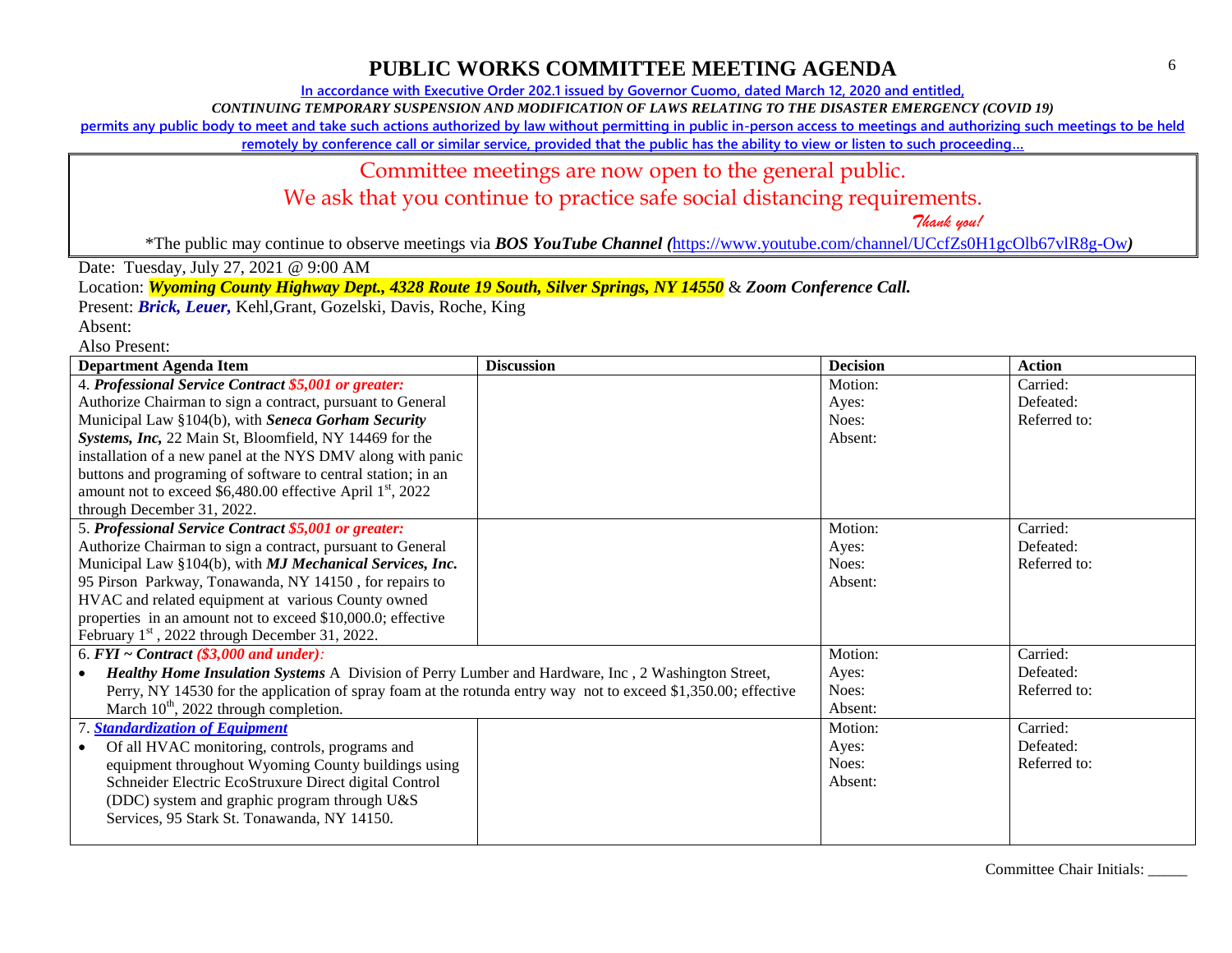**In accordance with Executive Order 202.1 issued by Governor Cuomo, dated March 12, 2020 and entitled,**

*CONTINUING TEMPORARY SUSPENSION AND MODIFICATION OF LAWS RELATING TO THE DISASTER EMERGENCY (COVID 19)*

**permits any public body to meet and take such actions authorized by law without permitting in public in-person access to meetings and authorizing such meetings to be held** 

**remotely by conference call or similar service, provided that the public has the ability to view or listen to such proceeding…**

#### Committee meetings are now open to the general public.

We ask that you continue to practice safe social distancing requirements.

 *Thank you!*

\*The public may continue to observe meetings via *BOS YouTube Channel (*<https://www.youtube.com/channel/UCcfZs0H1gcOlb67vlR8g-Ow>*)*

Date: Tuesday, July 27, 2021 @ 9:00 AM

Location: *Wyoming County Highway Dept., 4328 Route 19 South, Silver Springs, NY 14550* & *Zoom Conference Call.*

Present: *Brick, Leuer,* Kehl,Grant, Gozelski, Davis, Roche, King

Absent:

Also Present:

| <b>Department Agenda Item</b>                                    | <b>Discussion</b> | <b>Decision</b> | <b>Action</b> |
|------------------------------------------------------------------|-------------------|-----------------|---------------|
| 8. Professional Service Contract \$5,001 or greater:             |                   | Motion:         | Carried:      |
| Authorize Chairman to sign a contract, pursuant to General       |                   | Ayes:           | Defeated:     |
| Municipal Law §104(b), with U&S Service a Stark Tech             |                   | Noes:           | Referred to:  |
| Group Company, 95 Stark St, Tonawanda, NY 14150, for the         |                   | Absent:         |               |
| installation of new DDC controls for the HVAC at the AG          |                   |                 |               |
| Center in an amount not to exceed \$97,100.00; effective         |                   |                 |               |
| March $31st$ , 2022 through completion.                          |                   |                 |               |
| 9. Professional Service Contract \$5,001 or greater:             |                   | Motion:         | Carried:      |
| Authorize Chairman to sign a contract, pursuant to General       |                   | Ayes:           | Defeated:     |
| Municipal Law §104(b), with Massive Testing & Balancing          |                   | Noes:           | Referred to:  |
| LLC, 1 Madison Ave, Batavia, NY 14020, for the testing and       |                   | Absent:         |               |
| balancing of mechanicals and HVAC at the AG Center in an         |                   |                 |               |
| amount not to exceed \$14,650.00; effective March $31st$ , 2022  |                   |                 |               |
| through completion.                                              |                   |                 |               |
| 10. Professional Service Contract \$5,001 or greater:            |                   | Motion:         | Carried:      |
| Authorize Chairman to sign a contract, pursuant to General       |                   | Ayes:           | Defeated:     |
| Municipal Law §104(b), with <i>Milton Cat</i> , 4610 E Saile Dr, |                   | Noes:           | Referred to:  |
| Batavia, NY 14020 for the replacement of the generator at the    |                   | Absent:         |               |
| Courthouse Campus in an amount not to exceed \$507,709.00;       |                   |                 |               |
| effective March $31st$ , 2022 through completion.                |                   |                 |               |
|                                                                  |                   |                 |               |
| 11. Discussion of create and fill custodian position.            |                   | Motion:         | Carried:      |
|                                                                  |                   | Ayes:           | Defeated:     |
|                                                                  |                   | Noes:           | Referred to:  |
|                                                                  |                   | Absent:         |               |
|                                                                  |                   |                 |               |